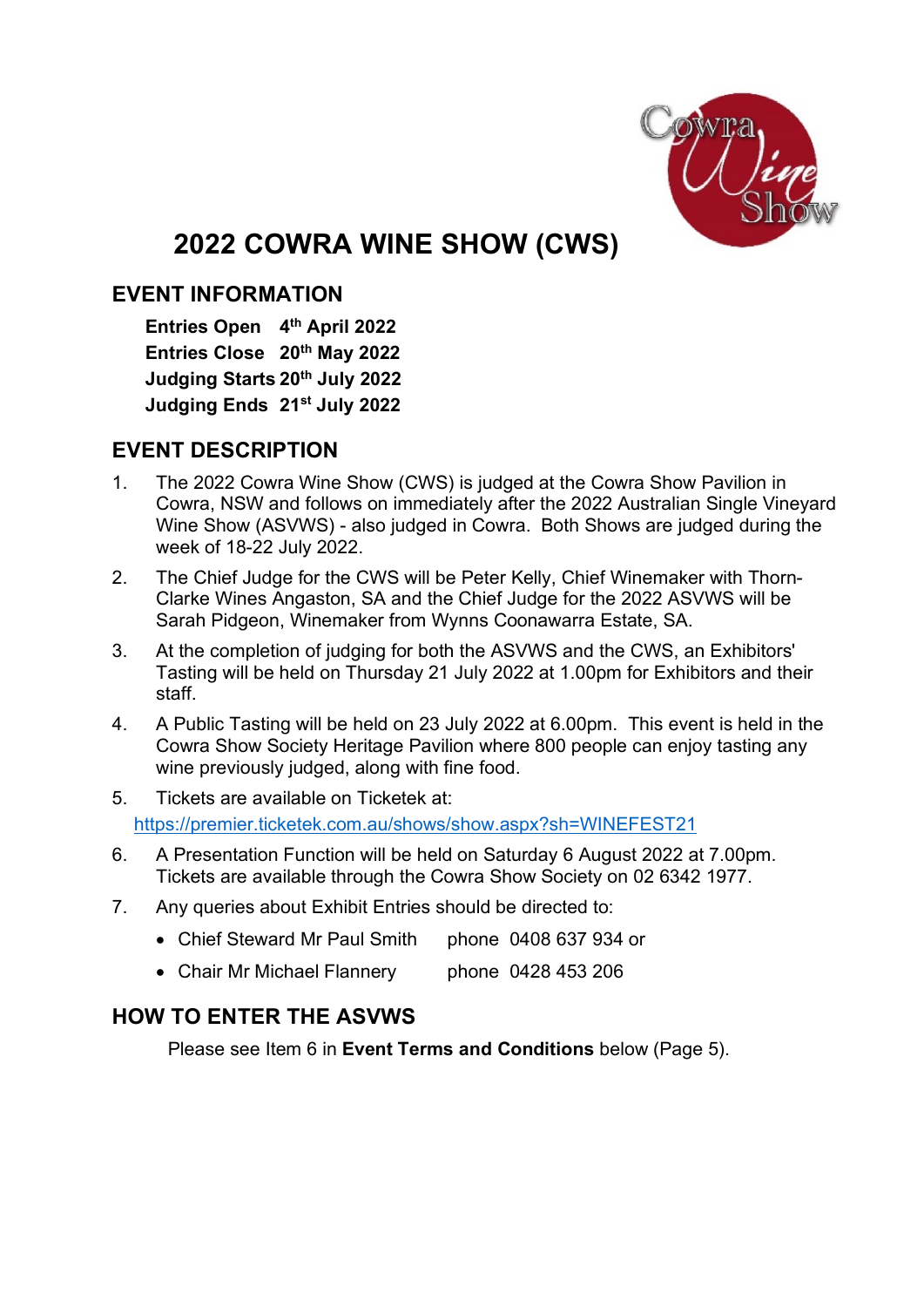## **EXHIBITOR ENTRY INSTRUCTIONS**

1. Minimum stock level required to be held by exhibitor at the time of entry:

| White and Red Table Wines 100 dozen |          |
|-------------------------------------|----------|
| Sweet White Dessert Wines 25 dozen  |          |
| <b>Sparkling Wines</b>              | 25 dozen |
| <b>Fortified Wines</b>              | 25 dozen |
|                                     |          |

(750ml bottles or equivalent volume)

- 2. Exhibit requirements are:
	- **(a)** *Classes 101 to 113, 125, 131 to 148 - six (6) 750ml bottles or equivalent.*
	- **(b)** *Classes 121 to 122, 151 to 153, 161 to 165 - four (4) 750ml bottles or equivalent.*
- 3. Online, email and posted entries open on **Monday 4th April 2022** and close on **Friday 20th May 2022.**
- 4. Bottle entry labels will be emailed to exhibitors by **Friday 3rd June 2022**. The labels must be affixed to all bottles before delivery.
- 5. Commercially labelled wines must be entered with their commercial labels affixed.
- 6. All exhibits are to be delivered, at exhibitor's cost to:

**CWS Show Pavilion 3-5 Grenfell Road Cowra NSW 2794**

- 7. External packaging must be clearly and properly marked with the exhibitor's name.
- 8. Exhibits are to arrive no later than **Friday 17th June 2022**. Exhibits on which freight has not been paid will be excluded from judging.
- 9. All exhibits become the property of the Society upon receipt.
- 10. The Society reserves the right to accept or reject any entry, to question exhibitors on details of entries and to change entries to a more appropriate class.

### 11. AUDITING

- (a) The exhibitor agrees to retain stock records at the time of entry that will demonstrate to an auditor, if required, that they meet the volume requirements of the classes entered.
- (b) In all cases, the wine in stock, as declared on the entry form, may be inspected and checked by a representative or nominee of the Society to verify origin and quantity held at the time of entry submission.
- (c) The exhibitor agrees that if an entry submitted is from a single blend then no blend number is required. If the wine submitted is from more than one blend and bottled under the one label, the blend (or batch) number is to be included on the entry form.
- (d) The exhibitor is required to declare that the entries meet the entry criteria as set out in the regulations.
- (e) The exhibitor agrees to cooperate with and abide by the consequences of the wine shows' auditing process.
- (f) The exhibitor agrees to the publication, as contemplated by these recommendations, of audit results, including details of any penalties imposed;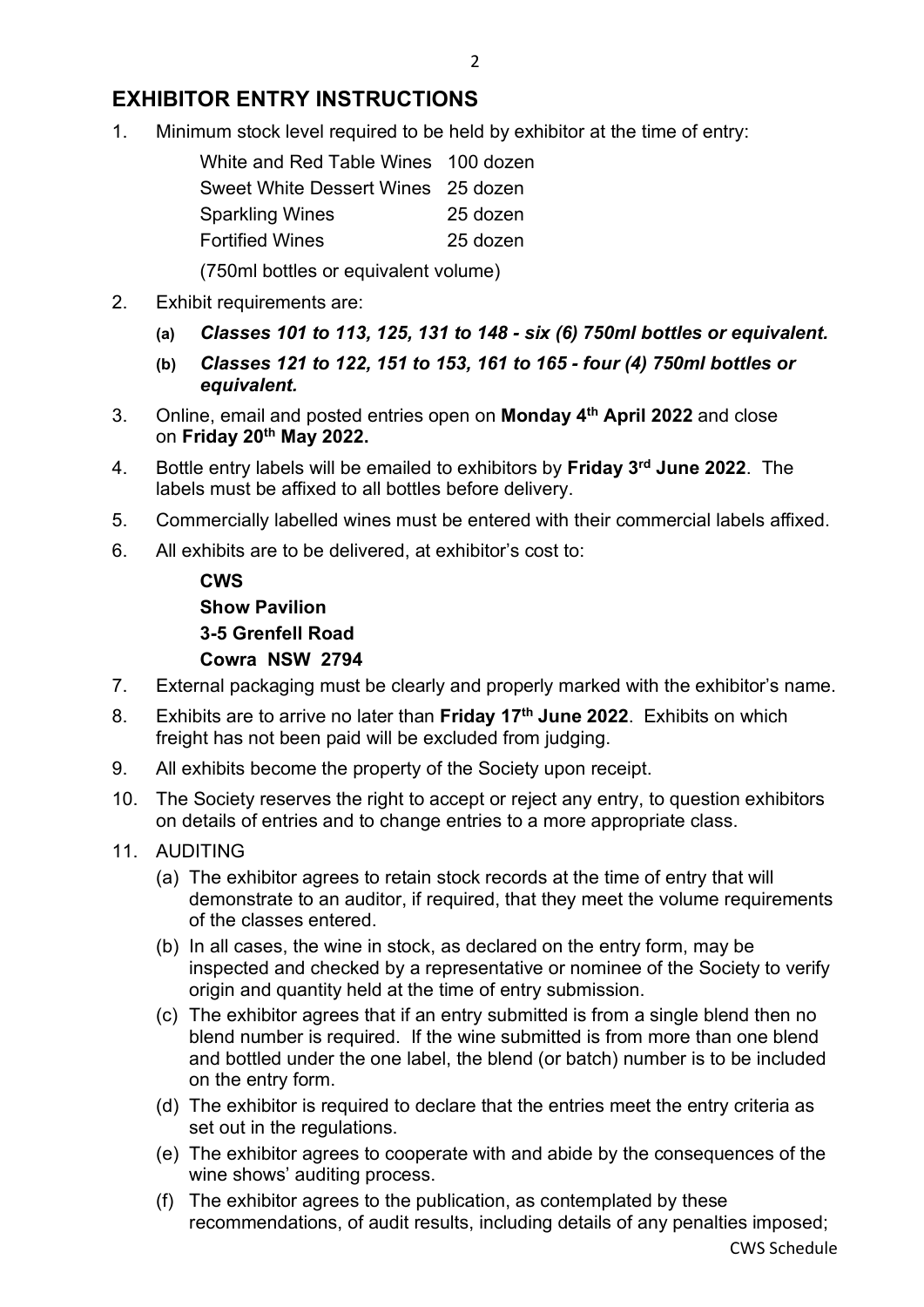and the exhibitor agrees to make no claim of any kind or description arising out of or in connection with that publication, and indemnifies the wine show organisers in respect of any claim by any third party in respect of loss or damage arising out of or in connection with that publication.

- (g) After the closing date for receipt of exhibits, a draw may be made for selection of regions from which entries may be checked. An official appointed by the Society may inspect the quantities of such wines in accordance with the declaration on the entry form and take at least one sample bottle for comparison with the exhibit submitted.
- (h) The Society may purchase at random, samples from a licensed retail outlet for comparison with the exhibits submitted for judging.
- (i) The exhibitor agrees that the show organisers and the bodies with which they are associated, are enabled to recognise and act in conformity with any penalties imposed by any other wine show organiser or associated body, and for the exhibitor in question to have no claim of any kind or description against a wine show organiser in respect of any such recognition or action.

### 12. JUDGING

Exhibits will be judged out of 100 points and the average of three judges' points will be the result. Medals will be awarded in all classes as follows:

| Gold          | (95.0 to 100 points)   |
|---------------|------------------------|
| Silver        | (90.0 to 94.99 points) |
| <b>Bronze</b> | (85.0 to 89.99 points) |

#### 13. TROPHIES

- (a) The Most Successful Exhibitor Trophy of the CWS will be awarded to the exhibitor whose entries have the highest points tally. Five points will be awarded for gold medal, three points for silver and one for bronze. This award may only be displayed on or in relation to wines that have won a medal at the CWS.
- (b) Exhibitors of trophy winning wines selected by the committee to be served at the Awards Presentation Function, will be required to supply and deliver to the Society 12 x 750ml bottles of table and sparkling wines and up to 6 x 750ml bottles (or equivalent) of fortified and dessert wines.

## 14. PROTESTS

No protest will be considered unless made within 7 days of the announcement of the awards. However it must be noted that the decision of the judges is final and, whilst no discussion will be entered into, the reason for the decision will be given.

#### 15. DISQUALIFICATIONS

- (a) Any exhibitor breaking any regulation may be disqualified from this and any future Show or Shows.
- (b) No entry will be received from any exhibitor disqualified by this or any other similar society during the period of such disqualification. Should an entry be accepted, it shall, when discovered, be deemed void, and the entry fee and the exhibit shall be forfeited.
- (c) It should also be noted that an entry may be disqualified if:
	- i. A checked wine (per paragraph 11) does not conform to the wine entered or
	- ii. A wine entered is not finished and commercially bottled or
	- iii. The quantity claimed to be held in stock is determined to be false.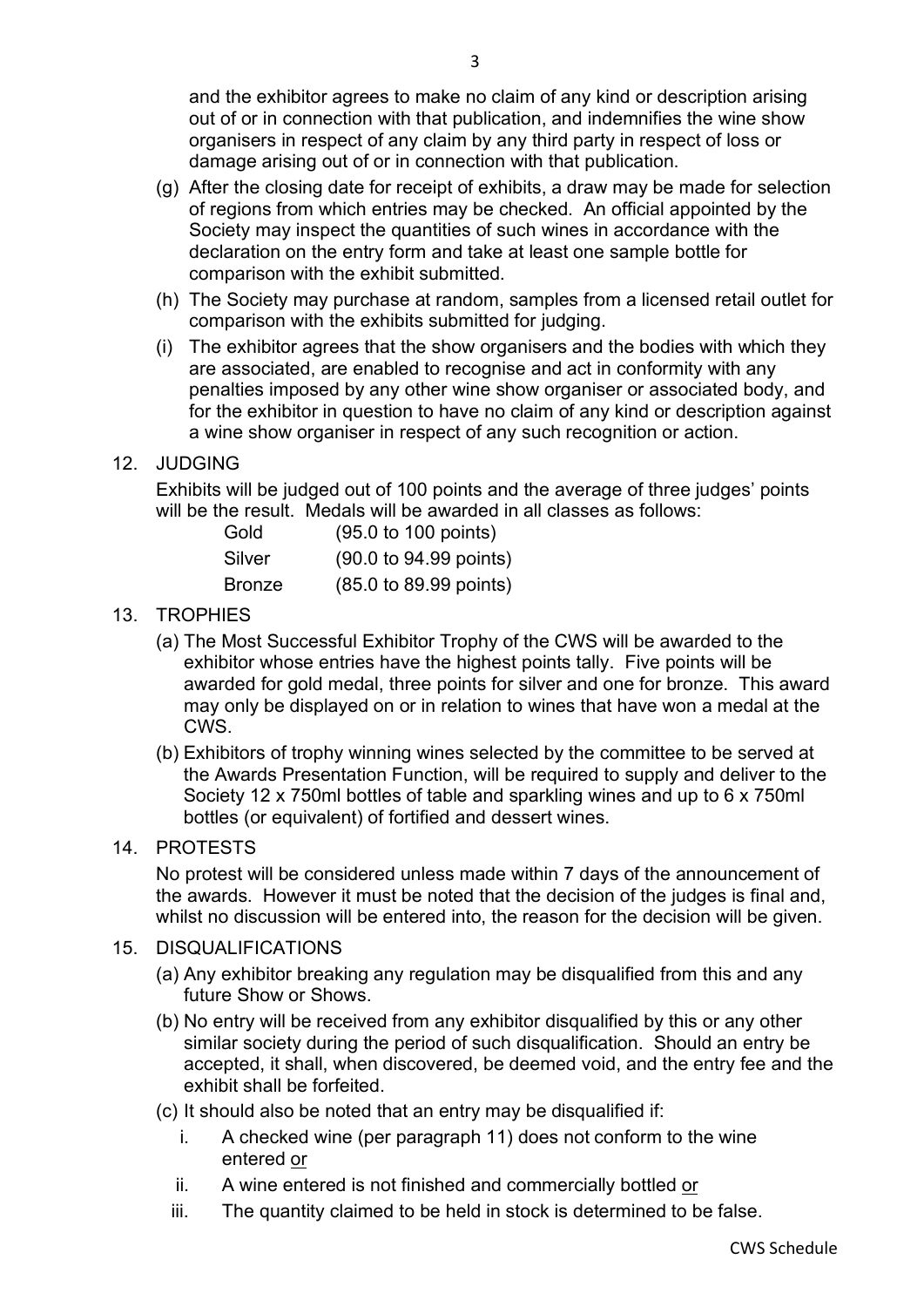# **CWS TROPHIES and AWARDS 2022 WHITE WINES**

*THE MOST SUCCESSFUL EXHIBITOR (Classes 101-165)*

*CHARDONNAY (Classes 101-102)*

*RIESLING (Classes 104-105)*

*SEMILLON (Classes 107-109)*

*DRY WHITE OTHER VARIETIES (Classes 103, 106, 110-112)*

*DRY WHITE BLEND (Class 113)*

*DRY WHITE TABLE WINE OF SHOW (Classes 101-113)*

*SWEET WHITE WINE (Classes 121-122)*

## **ROSÉ WINE**

*ROSÉ (Class 125)*

## **RED WINES**

*CABERNET SAUVIGNON (Classes 131-133)*

*PINOT NOIR (Classes 136-137)*

*SHIRAZ (Classes 138-141)*

*DRY RED OTHER VARIETIES (Classes 134-135, 144-147)*

*DRY RED BLEND (Classes 142-143, 148)*

*DRY RED TABLE WINE OF THE SHOW (Classes 131-148)*

*SPARKLING WINE OF THE SHOW (Classes 151-153)*

*FORTIFIED WINE (Classes 161-165)*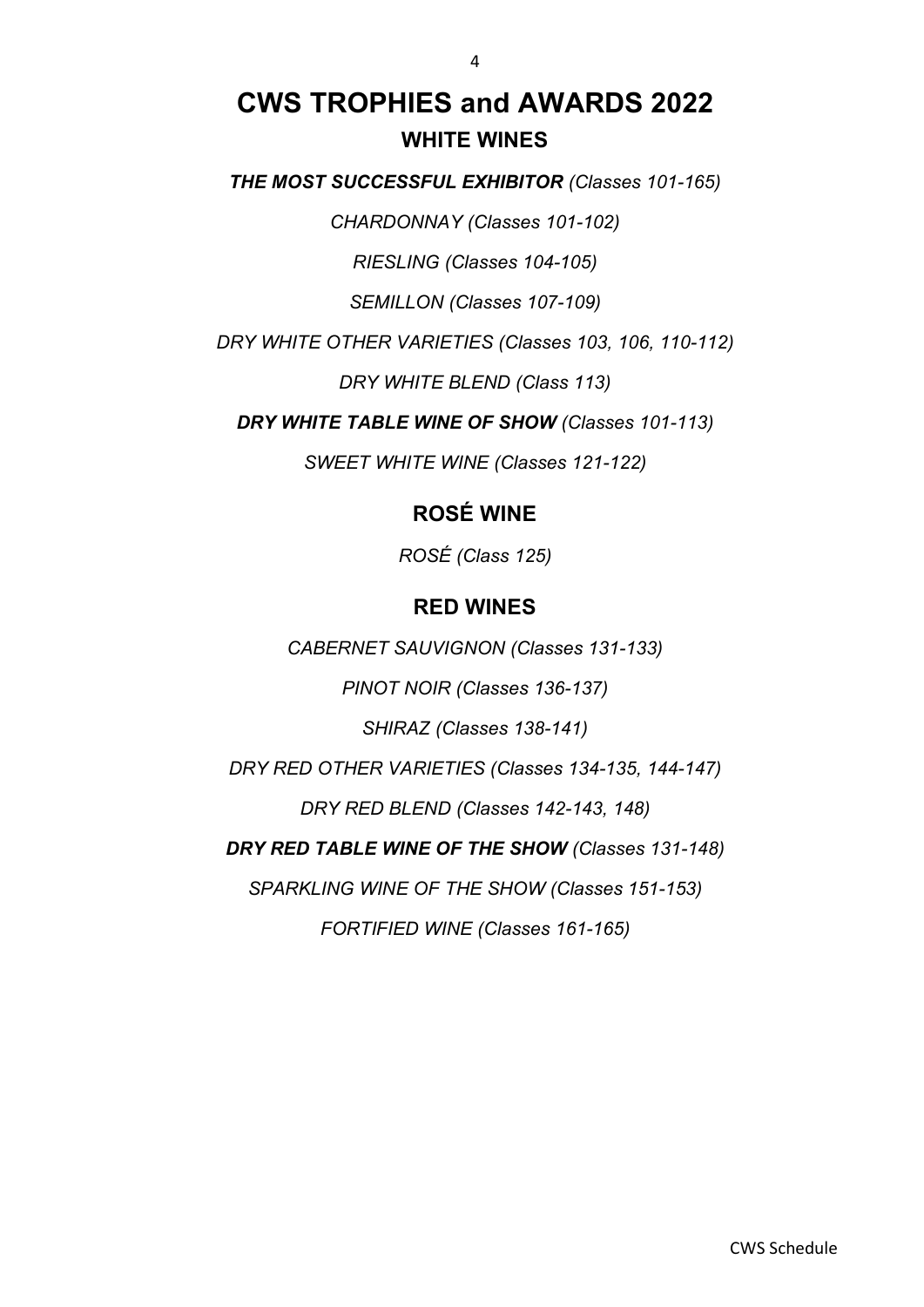## **EVENT TERMS AND CONDITIONS**

- 1. The Cowra Wine Show (CWS) is open to licensed winemakers, distillers and merchants who adhere to the **Winemakers Federation of Australia Code of Practice for the Display of Awards.**
- 2. All exhibits shall conform to the respective Acts of the States and Commonwealth of Australia which govern the production and sale of Australian Wine and Brandy, including but not limited to:
	- The Custom and Excise Act,
	- The Health Act,
	- The Spirit Act,
	- The Australian Wine and Brandy Corporation Export Regulations Amendments 1993 and
	- The regulations relevant to such Acts.
- 3. All exhibits shall be made wholly in Australia utilising only Australian grapes.
- 4. All classes in the CWS are exclusively for finished bottled wine.
- 5. All entries for table wines will only be accepted where the wine is made from grapes containing not less than 85% of a single vintage and the vintage is stated on the commercial label or will be stated on the commercial label when released. This regulation does not apply to non-vintage classes.
- 6. All entries shall be made either online via *ShowRunner* or using the form supplied by Cowra Show Society Inc. ("the Society") if requested. All information requested must be supplied.
- 7. An Exhibitor may submit unlimited entries per class.
- 8. A wine shall only be entered once, irrespective of the number of trade labels under which it is released.
- 9. Exhibits of blended wines must represent the prescribed quantity already blended, but not necessarily in the one container. In all single varietal classes, not less than 85% of the wine shall be of the specified variety.
- 10. Exhibits of wines subject to multiple bottling runs shall be, in all respects, the same wine that is currently available for retail sale.

## **EVENT PRIVACY POLICY**

We will not sell, disseminate, disclose, trade, transmit, transfer, share, lease or rent any personally identifiable information to any third party not specifically authorised by you to receive your information except as we have disclosed to you.

## **EVENT PAYMENT NOTES**

Payment for the entries to the Cowra Wine Show and the Australian Single Vineyard Wine Show should be paid to the Cowra Show Society (Westpac Bank) - BSB 032 820 Account 280323. Entry fees are \$55.00 per entry (includes GST), are non-refundable and can be paid in one of the following ways:

- Through ShowRunner (Stripe) or
- Through Direct Debit (please include Vineyard Name in the Reference/Description).